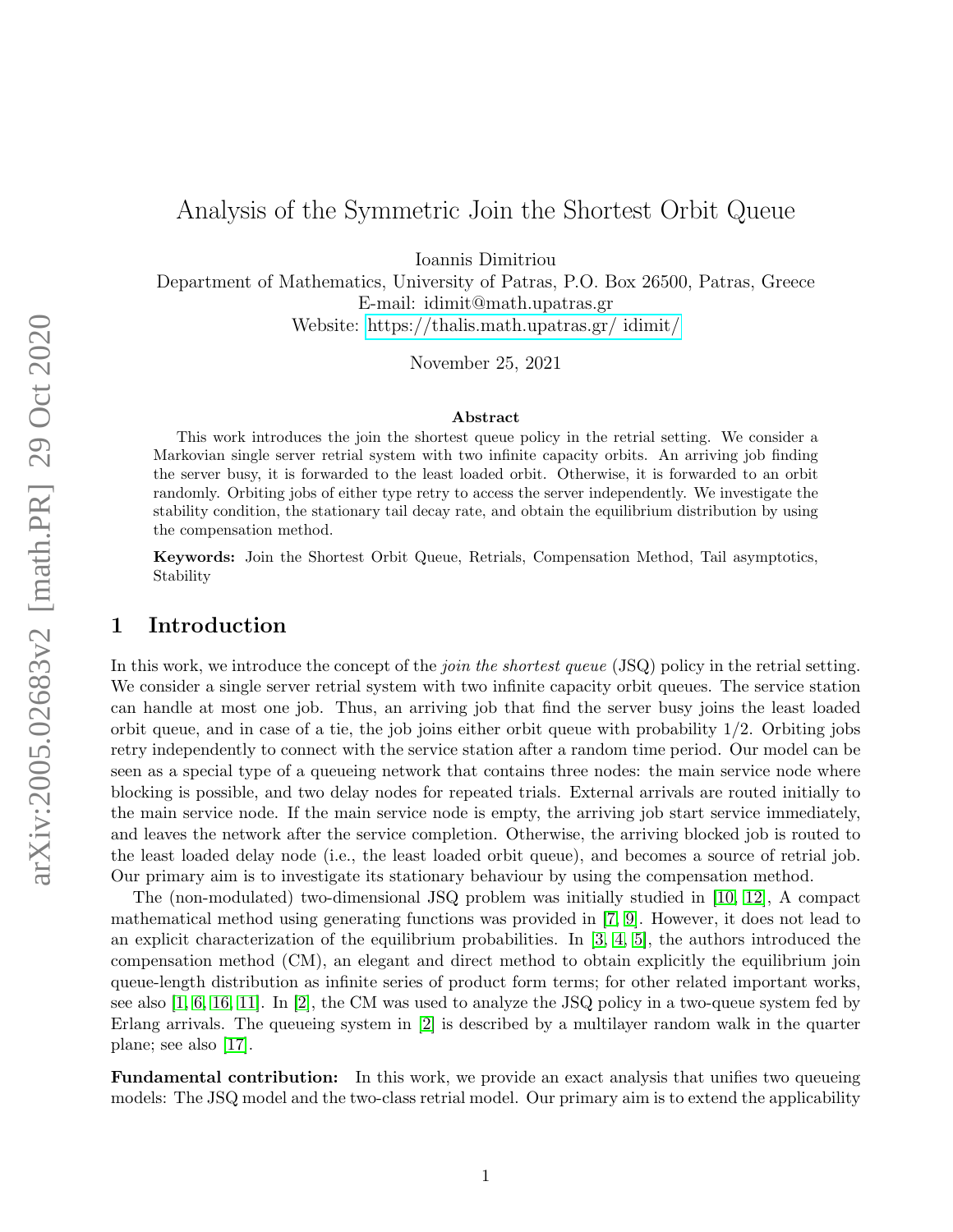of the CM to random walks in the quarter plane modulated by a two-state Markov process, and in particular to retrial systems with two infinite capacity orbit queues; see Section [2.](#page-1-0) In such a case, the phase process represents the state of the server, and affects the evolution of the level process, i.e, the orbit queue lengths in two ways: i) The rates at which certain transitions in the level process occur depend on the state of the phase process. Thus, a change in the phase might not immediately trigger a transition of the level process, but changes its dynamics (indirect interaction). ii) A phase change does trigger an immediate transition of the level process (direct interaction). For this modulated twodimensional random walk we investigate its stationary behaviour by using the compensation method. We further study the *stability condition* and investigate its *stationary tail decay rate*. Our work, joint with [\[2,](#page-11-11) [17\]](#page-11-12), indicate that CM can be extended to a class of multi-layered two-dimensional random walks that satisfy similar criteria as in [\[5\]](#page-11-6). Thus, it is worth investigating under which conditions such an elegant solution is found through CM. This work serves as a first step towards extending the application of CM to JSQ retrial model with more than two orbits.

Application oriented contribution: Applications of this model can be found in relay-assisted cooperative communication system: There is a source user that transmits packets to a common destination node (i.e., the single service station), and a finite number of relay nodes (i.e., the orbit queues) that assist the source user by retransmitting its blocked packets, e.g., [\[8,](#page-11-13) [14\]](#page-11-14). The JSQ protocol serves as the cooperation strategy among the source and the relays, under which, the user chooses to forward its blocked packet to the least loaded relay node. This works serves as a first step towards the analysis of even general retrial models operating under the JSQ policy.

The paper is organized as follows. In Section [2](#page-1-0) we describe the model in detail, and investigate the necessary stability condition. Some useful preliminary results are presented in Section [3.](#page-3-0) The main result of this work that refers to the three-dimensional CM applied in a retrial network is given in Section [4.](#page-5-0) A numerical example is presented in Section [5.](#page-9-0)

## <span id="page-1-0"></span>2 Model description and stability condition

Consider a single server retrial system with two infinite capacity orbit queues. Jobs arrive at the system according to a Poisson process with rate  $\lambda > 0$ . If an arriving job finds the server idle, it starts service immediately. Otherwise, it is routed to the least loaded orbit queue. In case both orbit queues have the same occupancy, the blocked job is routed to either orbit with probability 1/2. Orbiting jobs of either type retry independently to occupy the server after an exponentially distributed time period with rate  $\alpha$ , i.e., we consider the *constant retrial policy*. Service times are independent and exponentially distributed with rate  $\mu$ . Let  $Y(t) = \{(Q_1(t), Q_2(t), C(t)), t \geq 0\}$ , where  $Q_l(t)$  the number of jobs stored in orbit l,  $l = 1, 2$ , at time t, and by  $C(t)$  the state of the server, i.e.,  $C(t) = 1$ , when it is busy and  $C(t) = 0$  when it is idle at time t, respectively.  $Y(t)$  is an irreducible Markov process on  $\{0,1,\ldots\} \times \{0,1,\ldots\} \times \{0,1\}$ . Denote by  $Y = \{(Q_1,Q_2,C)\}$  its stationary version. Define the set of stationary probabilities  $p_{i,j}(k) = \mathbb{P}(Q_1 = i, Q_2 = j, C = k)$ . Let J be a random variable indicating the orbit queue which an arriving blocked job joins. Clearly,  $J$  is dependent on the vector  $(Q_1, Q_2, C)$ . Then, the equilibrium equations are

<span id="page-1-2"></span><span id="page-1-1"></span>
$$
p_{i,j}(0)(\lambda + \alpha(1_{\{i>0\}} + 1_{\{j>0\}})) = \mu p_{i,j}(1),
$$
  
\n
$$
p_{i,j}(1)(\lambda + \mu) = \lambda p_{i,j}(0) + \alpha[p_{i+1,j}(0) + p_{i,j+1}(0)] \qquad (1)
$$
  
\n
$$
+ \lambda[p_{i-1,j}(1)\mathbb{P}(J = 1|Q = (i-1,j,1))1_{\{i>0\}} + p_{i,j-1}(1)\mathbb{P}(J = 2|Q = (i,j-1,1))1_{\{j>0\}}],
$$

where,  $1_{\{E\}}$  the indicator function of the event E,  $\mathbb{P}(J = l | Q = (Q_1, Q_2, 1)) = 1_{\{Q_l \leq Q_k\}} / [\sum_{k=1}^2 1_{\{Q_k = Q_l\}}]$ and  $\mathbb{P}(J = l | Q = (Q_1, Q_2, 0)) = 0, l = 1, 2$ . We first establish necessary conditions, which also turn out to be sufficient.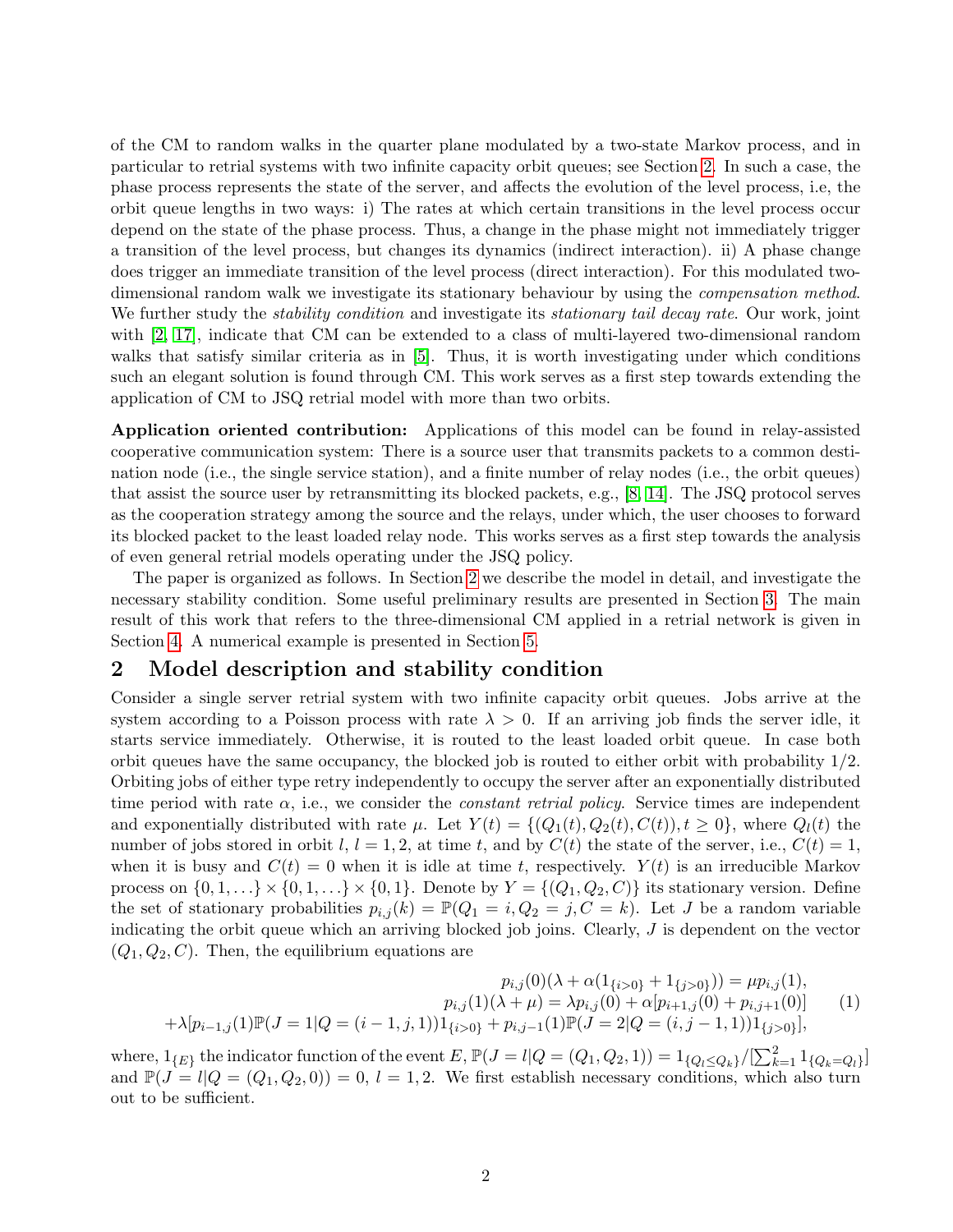#### Proposition 1

$$
\mathbb{P}(C=1) = \frac{\lambda}{\mu}, \ p_{0,.}(0) = \sum_{j=0}^{\infty} p_{0,j}(0) = p_{.,0}(0) = \sum_{i=0}^{\infty} p_{i,0}(0) = 1 - \frac{\lambda(\lambda + 2\alpha)}{2\alpha\mu}.
$$

**Proof 1** Note that due to the symmetry of the model  $p_{0,0}(0) = p_{0,1}(0)$ . For each  $i = 0,1,2,...$  we consider the cut between the the states  ${Q_1 = i, C = 1}$  and  ${Q_1 = i + 1, C = 0}$ . This yields  $\lambda \mathbb{P}(J = 1, Q_1 = i, C = 1) = \alpha p_{i+1,1}(0)$ . Summing for all  $i = 0, 1, ...$  results in  $\lambda \mathbb{P}(J = 1, C = 1)$  $\alpha[\mathbb{P}(C=0)-p_{0}]$ . Similarly,  $\lambda \mathbb{P}(J=2, C=1) = \alpha[\mathbb{P}(C=0)-p_{0}]$ . Summing the last two expressions yields

<span id="page-2-0"></span>
$$
\lambda \mathbb{P}(C=1) = 2\alpha \mathbb{P}(C=0) - \alpha[p_{0,.}(0) + p_{0,.}(0)] = 2\alpha \mathbb{P}(C=0) - 2\alpha p_{0,.}(0),\tag{2}
$$

where the second equality is due to the symmetry of the model. Summing the first in [\(1\)](#page-1-1) for all  $i, j = 0, 1, \ldots$  yields

<span id="page-2-1"></span>
$$
(\lambda + 2\alpha)\mathbb{P}(C = 0) - \mu \mathbb{P}(C = 1) = \alpha[p_{.,0}(0) + p_{0,.}(0)] = 2\alpha p_{0,.}(0). \tag{3}
$$

Then, using [\(2\)](#page-2-0), [\(3\)](#page-2-1), and having in mind that  $\mathbb{P}(C = 0) + \mathbb{P}(C = 1) = 1$ , we obtain  $\mathbb{P}(C = 1) = \frac{\lambda}{\mu}$ . Then, substituting back in [\(2\)](#page-2-0) we obtain  $p_{0,} (0) = p_{,0}(0) = 1 - \frac{\lambda(\lambda + 2\alpha)}{2\alpha\mu} \ge 0$ .

<span id="page-2-2"></span>**Proposition 2** If  $\rho := \lambda(\lambda + 2\alpha)/(2\alpha\mu) = 1$ , then  $p_{i,j}(0) = p_{i,j}(1) = 0$ ,  $i, j = 0, 1, \ldots$ 

**Proof 2** Let  $\rho = 1$ . Thus,  $p_{0}$ .  $(0) = p_{0}$ ,  $(0) = 0$ . This means that  $p_{0,j}(0) = 0$ ,  $j = 0, 1, ...$  (resp.  $p_{i,0}(0) = 0, i = 0,1,...$ ). Therefore, from the first in [\(1\)](#page-1-1) we have  $p_{0,i}(1) = 0, j = 0,1,...$  (resp.  $p_{i,0}(1) = 0, i = 0, 1, \ldots$ ). We now use an induction argument to show that  $p_{i,j}(0) = 0$  for  $i, j = 0, 1, \ldots$ . We have already prove the assertion for  $j = 0$ . Assume now that  $p_{i,j}(0) = 0$  for  $j = 0,1,\ldots,w$ . We show that it is also true for  $j = w + 1$ . From the first in [\(1\)](#page-1-1) and the induction assumption,  $p_{i,w}(0) = p_{i,w}(1), i = 1,2,...$  $p_{i,w}(0) = p_{i,w}(1), i = 1,2,...$  $p_{i,w}(0) = p_{i,w}(1), i = 1,2,...$  The latter equality implies, using the second in (1) that  $p_{i,w+1}(0) = 0$ . Thus,  $p_{i,j}(0) = 0$  for  $i = 0,1,...$  and  $j = w + 1$ , and completes the induction argument, proving that  $p_{i,j}(0) = 0$  for  $i, j = 0, 1, \ldots$  It remains to show that  $p_{i,j}(1) = 0$  for  $i, j = 0, 1, \ldots$  The latter is true for  $i, j = 1, 2, \ldots$  due to the first in [\(1\)](#page-1-1). It is also true for  $j = 0, i = 0, 1, \ldots,$  as shown previously. It remains to investigate the case for  $i = 0, j = 0, 1, \ldots$  Using the first in [\(1\)](#page-1-1) for  $i = 0, j = 0,1,...$  and the fact that  $p_{0,j}(0) = 0$  for  $j = 0,1,...$ , we get  $p_{0,j}(1) = 0$ , while we have already noticed that  $p_{0,0}(1) = 0$ . Summarizing,  $p_{i,j}(0) = p_{i,j}(1) = 0$ ,  $i, j = 0, 1, \ldots$ , so that  $\mathbb{P}(Q_1 = i, Q_2 = j) = p_{i,j}(0) + p_{i,j}(1) = 0.$ 

Propositions [1,](#page-1-2) [2](#page-2-2) imply that the condition  $\rho < 1$  is necessary for the system to be stable. We will show in Section [4](#page-5-0) that this condition is also sufficient. Assume hereon that  $\rho < 1$ . Note that there is an intuitive explanation of the stability condition: As shown in Proposition [1,](#page-1-2) in a stable system,  $\lambda/\mu$ is the fraction of time the server in the main queue is busy, or equivalently, is the proportion of jobs sent to the orbit queues. Thus, the maximal rate at which jobs flow into orbit queues is  $\frac{\lambda}{\mu}(\lambda + 2\alpha)$ . This rate must be smaller than the corresponding maximal retrial rate, which is  $2\alpha$ .

In deriving the stationary distribution using CM, it is more convenient to work with the transformed process  $X(t) = \{(X_1(t), X_2(t), C(t)), t \geq 0\}$ , where  $X_1(t) = min\{Q_1(t), Q_2(t)\}\$ ,  $X_2(t) = |Q_2(t) Q_1(t)$ , and state space  $S = \{(m, n, k) : m, n = 0, 1, \ldots, k = 0, 1\}$ ; see Figure [1.](#page-3-1) Our aim is to determine  $q_{m,n}(k) = \lim_{t\to\infty} \mathbb{P}((X_1(t), X_2(t), C(t)) = (m, n, k)), (m, n, k) \in S$ . Let the column vector  $\mathbf{q}(m, n) :=$  $(q_{m,n}(0), q_{m,n}(1))^T$ , where  $\mathbf{x}^T$  denotes the transpose of vector (or matrix) x. The equilibrium equations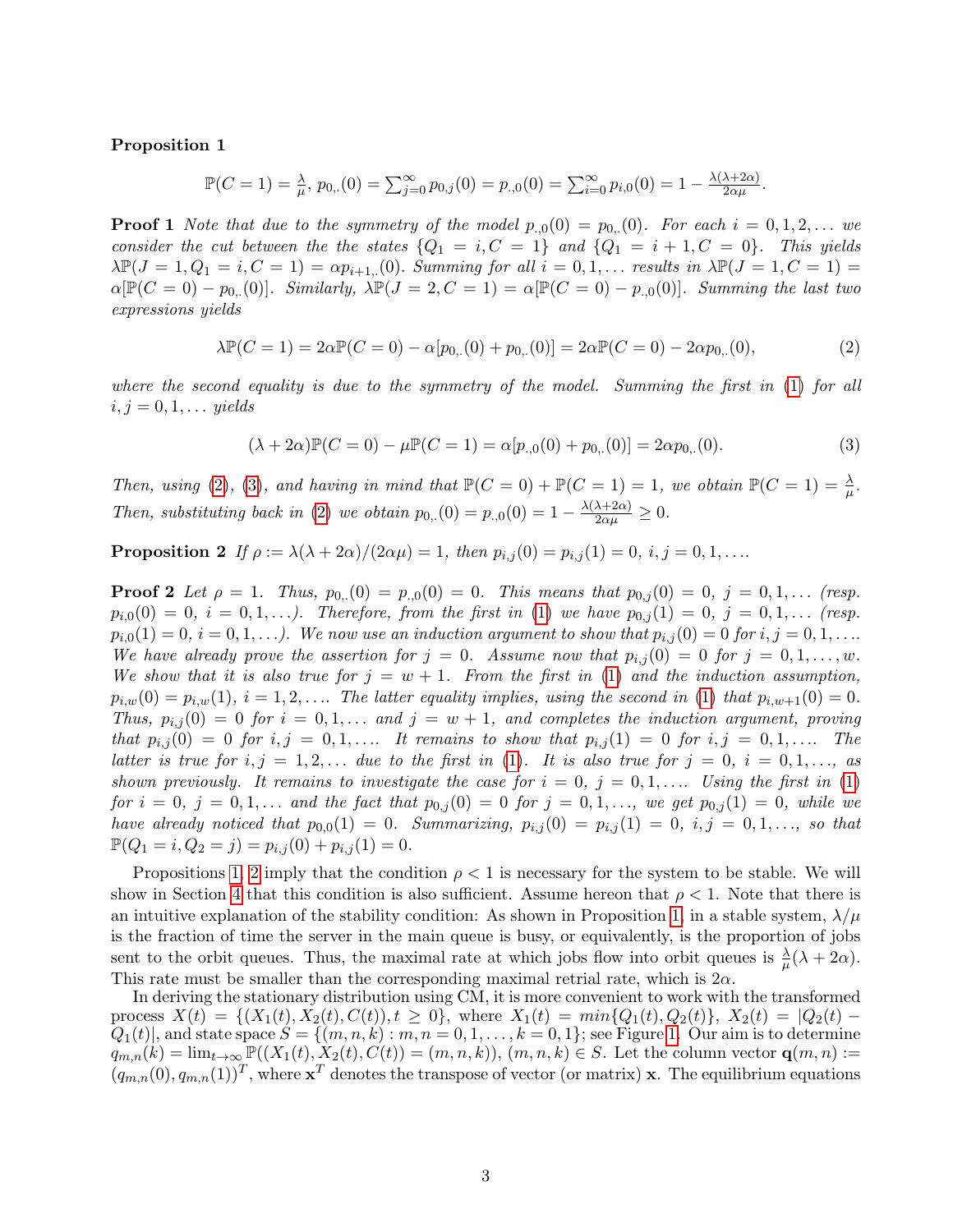are now written as follows:

<span id="page-3-3"></span>
$$
\mathbf{A}_{0,0}\mathbf{q}(0,0) + \mathbf{A}_{0,-1}\mathbf{q}(0,1) = \mathbf{0}, \quad (4)
$$

,

$$
\mathbf{B}_{0,0}\mathbf{q}(0,1) + \mathbf{A}_{0,-1}\mathbf{q}(0,2) + 2\mathbf{A}_{-1,1}\mathbf{q}(1,0) + \mathbf{A}_{0,1}\mathbf{q}(0,0) = \mathbf{0},
$$
 (5)

 $\mathbf{B}_{0,0}\mathbf{q}(0,n) + \mathbf{A}_{0,-1}\mathbf{q}(0,n+1) + \mathbf{A}_{-1,1}\mathbf{q}(1,n-1) = \mathbf{0}, n \ge 2$  (6)

$$
\mathbf{C}_{0,0}\mathbf{q}(m,0) + \mathbf{A}_{0,-1}\mathbf{q}(m,1) + \mathbf{A}_{1,-1}\mathbf{q}(m-1,1) = \mathbf{0}, m \ge 1
$$
 (7)

 $C_{0,0}q(m, 1) + A_{0,-1}q(m, 2) + 2A_{-1,1}q(m+1, 0) + A_{1,-1}q(m-1, 2) + A_{0,1}q(m, 0) = 0, m \ge 1$  (8)

$$
\mathbf{C}_{0,0}\mathbf{q}(m,n) + \mathbf{A}_{0,-1}\mathbf{q}(m,n+1) + \mathbf{A}_{1,-1}\mathbf{q}(m-1,n+1) + \mathbf{A}_{-1,1}\mathbf{q}(m+1,n-1) = \mathbf{0}, \, m \ge 1, n \ge 2,\tag{9}
$$

where  $\mathbf{B}_{0,0} = \mathbf{A}_{0,0} - \mathbf{H}$ ,  $\mathbf{C}_{0,0} = \mathbf{A}_{0,0} - 2\mathbf{H}$ ,  ${\bf A}_{1,-1}={\bf A}_{0,1}=\begin{pmatrix} 0 & 0 \ 0 & 1 \end{pmatrix}, ~~~ {\bf A}_{0,-1}={\bf A}_{-1,1}=$ 

$$
\mathbf{A}_{1,-1} = \mathbf{A}_{0,1} = \begin{pmatrix} 0 & 0 \\ 0 & \lambda \end{pmatrix}, \quad \mathbf{A}_{0,-1} = \mathbf{A}_{-1,1} = \begin{pmatrix} 0 & 0 \\ \alpha & 0 \end{pmatrix}, \ \mathbf{A}_{0,0} = \begin{pmatrix} -\lambda & \mu \\ \lambda & -(\lambda + \mu) \end{pmatrix}, \ \mathbf{H} = \begin{pmatrix} \alpha & 0 \\ 0 & 0 \end{pmatrix}.
$$
  
The transition rate matrix of  $\{X(t)\}$  is given by

$$
\mathbf{Q} = \begin{pmatrix} \bar{T}_0 & T_1 & & & \\ T_{-1} & T_0 & T_1 & & \\ & T_{-1} & T_0 & T_1 & \\ & & \ddots & \ddots & \ddots \\ & & & & \ddots & \ddots \end{pmatrix}, \qquad \bar{T}_0 = \begin{pmatrix} \mathbf{A}_{0,0}^T & \mathbf{A}_{0,1}^T & & & \\ \mathbf{A}_{0,-1}^T & \mathbf{B}_{0,0}^T & & & \\ & \mathbf{A}_{0,-1}^T & \mathbf{B}_{0,0}^T & \\ & & \ddots & \ddots & \ddots \end{pmatrix}, \qquad T_1 = \begin{pmatrix} \mathbf{0} & \mathbf{0} & & \\ \mathbf{A}_{1,-1}^T & \mathbf{0} & & \\ & & \ddots & \ddots & \ddots \\ & & & & \ddots & \ddots \end{pmatrix}
$$

so that  $\{X(t)\}\$ is a quasi birth death (QBD) process with repeated blocks  $T_{-1}$ ,  $T_0$ ,  $T_1$ .



<span id="page-3-2"></span><span id="page-3-1"></span>Figure 1: Transition diagram of the transformed process.

### <span id="page-3-0"></span>3 Preliminary results

In this section we present two results, which provide intuition that the equilibrium distribution  $q_{m,n}(k)$  can be written in product form. We first show that the stationary tail probabilities for  $min\{Q_1, Q_2\}$  are asymptotically geometric when the difference of the orbit queue sizes and the state of the server are fixed. This result, among other mentioned in the following, indicates that as  $m \to \infty$ ,  $q_{m,n}(k)$  would have a product form, and its tail decay rate is  $\rho^2$ . Let  $S_* = \{0, 1, ...\} \times \{0, 1\}.$ 

**Theorem 1** For  $\rho < 1$ , and fixed  $(n, k)$ ,  $\lim_{m \to \infty} \rho^{-2m} q_{m,n}(k) = W p(n, k)$ ,  $W > 0$ ,  $\mathbf{p} = \{p(n, k); (n, k) \in S_*\}$ as given in Lemma [8.](#page-10-0)

Proof 3 See [A.](#page-10-1)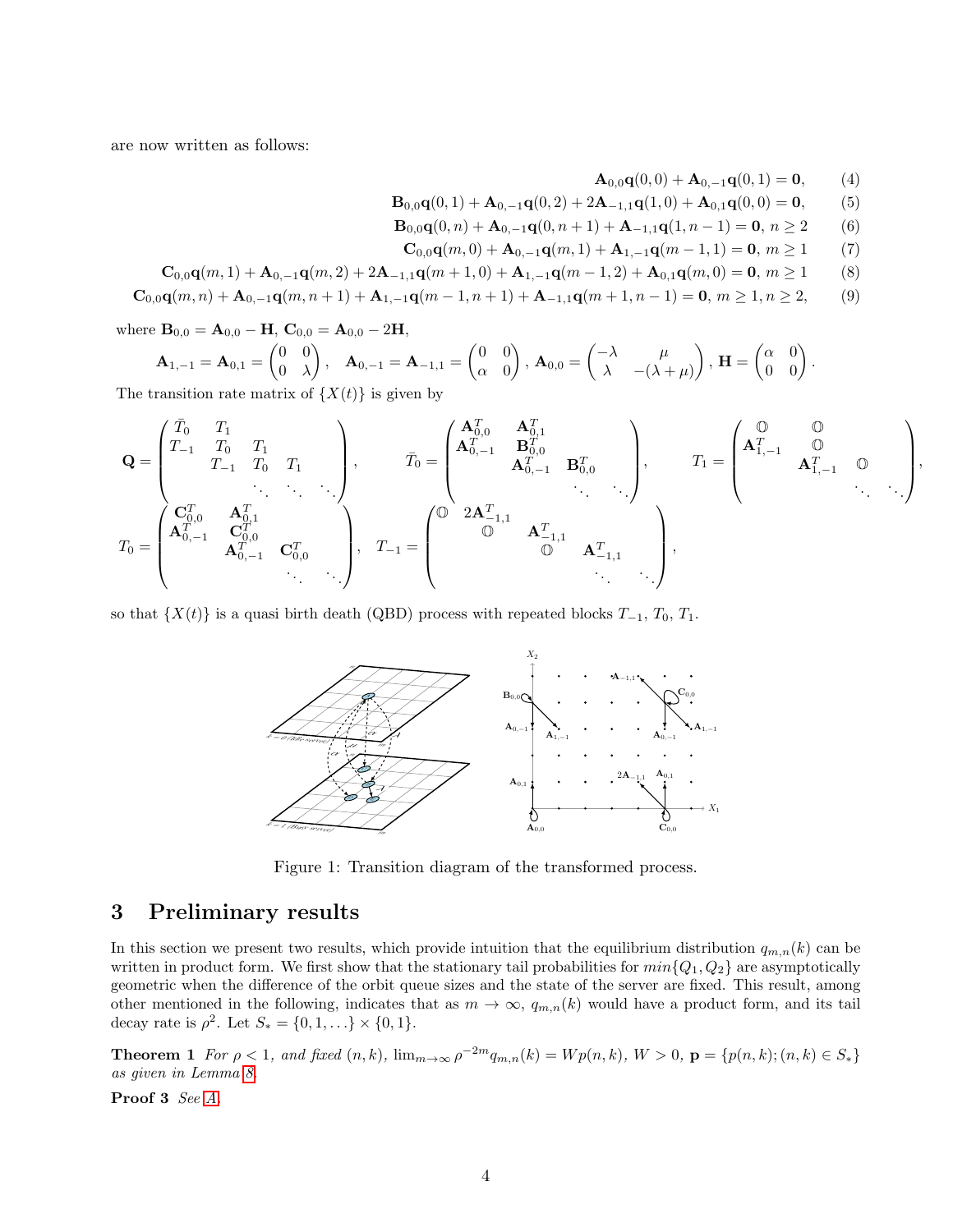Motivated by the standard Markovian JSQ model, in which the tail decay rate is the square of the tail decay rate of the M/M/2, Theorem [1](#page-3-2) states that our model has a similar behaviour. More precisely, consider a single server retrial queue with a single orbit of infinite capacity, in which jobs arrive according to a Poisson process with rate  $\lambda$ , and service times are exponentially distributed with rate  $\mu$ . Arriving jobs that find the server busy, are routed to the orbit, from which, they retry to access the server according to the *limited* classical retrial policy: If there is only one job in orbit, it retries after an an exponentially distributed time with rate  $\alpha$ . If there are at least two jobs in orbit, the retrial rate changes to  $2\alpha$ . Denote by Q the equilibrium orbit queue length of this model, called the reference model. Using the matrix geometric method [\[13\]](#page-11-15) we can easily show that the decay rate of this model is  $\rho$  (to save space we omit the proof). Theorem [1,](#page-3-2) can be understood by comparing the original model with the *reference model*. Since both models work at full capacity whenever the total number of customers grows, we expect that  $\mathbb{P}(Q_1 + Q_2 = m)$ ,  $\mathbb{P}(Q = m)$  will have the same decay rate. We also expect that for increasing values of m,  $\mathbb{P}(min\{Q_1, Q_2\} = m) \simeq \mathbb{P}(Q_1 + Q_2 = 2m) \simeq \mathbb{P}(Q = 2m)$ , since the JSQ policy constantly aims at balancing the lengths of the two orbit queues over time. Therefore, Theorem [1](#page-3-2) states that the decay rate of the tail probabilities for  $\min\{Q_1, Q_2\}$  for fixed values of the server state and of the difference of the queue lengths equals to the square of the decay rate of the tail probabilities of Q. The reference model for our JSQ with retrials is the analogue of M/M/2 for the classical JSQ.



<span id="page-4-3"></span><span id="page-4-0"></span>Figure 2: Transition diagram of the modified model.

Next, we conjecture that the inner balance equations have a product form solution. To show this, we exploit the result developed in Theorem [1](#page-3-2) about tail asymptotics. We construct a closely related model that has the same behaviour in the interior as the original model: Starting from the state space of the original model we bend the vertical axis such that the modified model has the same equilibrium equations in the interior and on the horizontal boundary; see Figure [2.](#page-4-0)

**Lemma 1** For  $\rho < 1$ , the equilibrium equations [\(7\)](#page-3-3)-[\(9\)](#page-3-3) have a unique up to a constant solution of the form

$$
\mathbf{q}(m,n) = \rho^{2m}\mathbf{u}(n), \, m > 0, n \ge 0,
$$
\n
$$
\text{with } \mathbf{u}(n) = (u_0(n), u_1(n))^T \text{ non-zero such that } \sum_{n=0}^{\infty} \rho^{-2n} u_k(n) < \infty, \, k = 0, 1.
$$
\n
$$
(10)
$$

 $\n \textit{namely } \{ (m, n, k) : m \ge 0, n \ge 0, k = 0, 1 \} \cup \{ (m, n, k) : m < 0, 2m + n \ge 0, k = 0, 1 \}.$ **Proof 4** We consider a modified model, which is closely related to the original one described by  $X(t)$  and that is expected to have the same asymptotic behavior. This modified model is considered on a slightly different grid,

In the interior and on the horizontal boundary, the modified model has the same transition rates as the original model. A characteristic feature of the modified model is that its balance equations for  $2m + n = 0$  are exactly the same as the ones in the interior (i.e., the modified model has no "vertical" boundary equations) and both models have the same stability region. Therefore, the balance equations for the modified model are given by [\(7\)](#page-3-3)-[\(9\)](#page-3-3) for all  $2m + n \geq 0$ ,  $m \in \mathbb{Z}$  with only the equation for state  $(0, 0, k)$ ,  $k = 0, 1$ , being different due to the incoming rates from the states with  $2m + n = 0$ ,  $m \in \mathbb{Z}$ .

Observe that the modified model, restricted to an area of the form  ${(m, n, k): 2m \ge m_0 - n, n \ge 0, m_0 =$  $1, 2, \ldots, k = 0, 1$  embarked by a line parallel to the  $2m + n = 0$  axis, yields the exact same process. Hence, we can conclude that the equilibrium distribution of the modified model, say  $\hat{\mathbf{q}}_{m,n} := (\hat{q}_{m,n}(0), \hat{q}_{m,n}(1))^T$ , satisfies  $\hat{\mathbf{q}}_{m+1,n} = \gamma \hat{\mathbf{q}}_{m,n}, \ 2m \geq -n, \ n \geq 0, \ and \ therefore$ 

<span id="page-4-1"></span>
$$
\hat{\mathbf{q}}_{m,n} = \gamma^m \hat{\mathbf{q}}_{0,n}, \ 2m \ge -n, \ n \ge 0. \tag{11}
$$

<span id="page-4-2"></span> $(11)$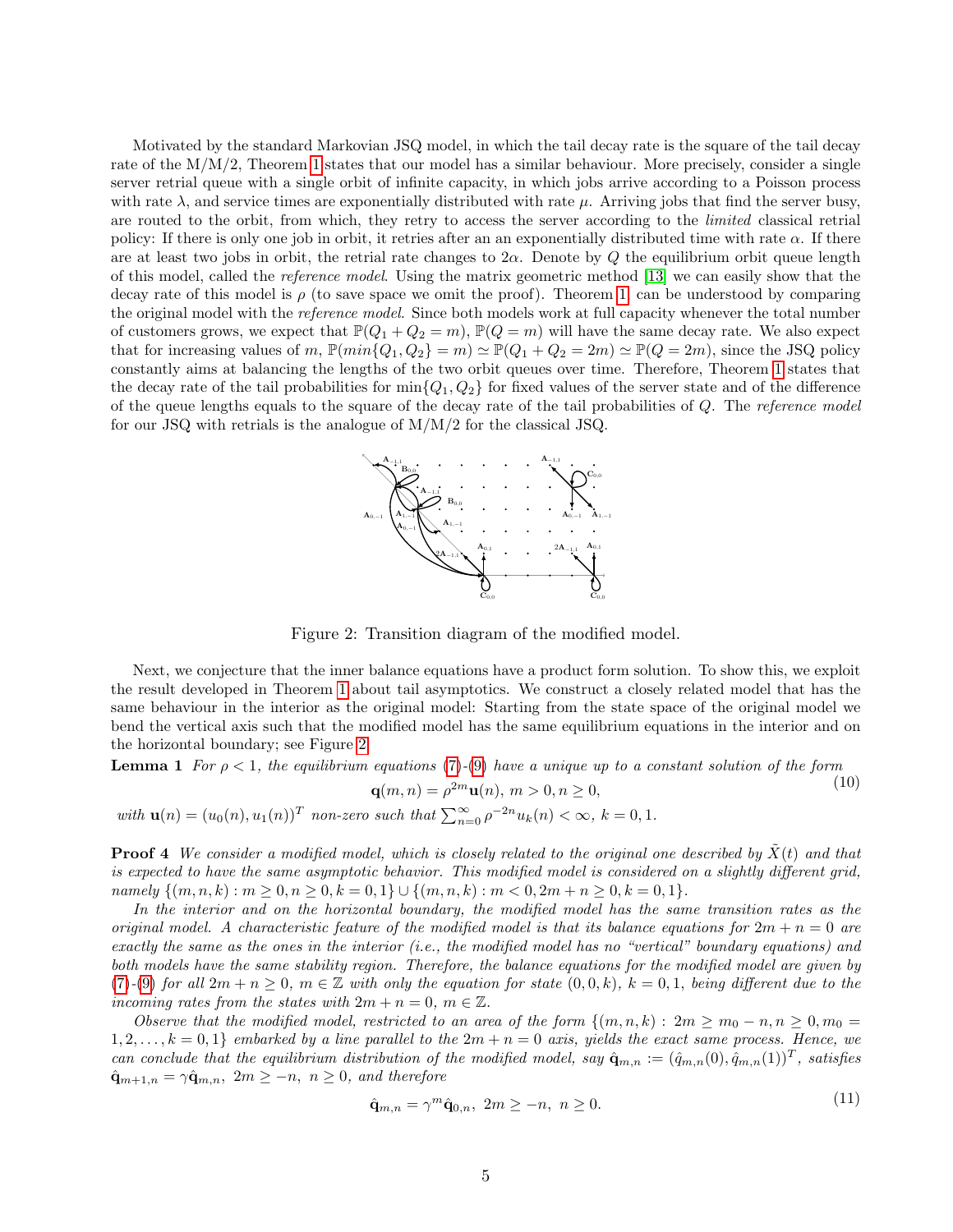We further observe that  $\sum_{n=0}^{\infty} \hat{q}_{-n,n}(k) = \sum_{n=0}^{\infty} \gamma^{-n} \hat{q}_{0,n}(k) < 1$ . To determine the term  $\gamma$  we consider levels of the form  $(L, k) = \{(m, n, k), : 2m + n = L\}$ ,  $k = 0, 1$  and let  $\hat{\mathbf{q}}_L = \sum_{2m+n=L} \hat{\mathbf{q}}_{m,n}$ . The balance equations among the levels are:

<span id="page-5-2"></span><span id="page-5-1"></span>
$$
\mathbf{C}_{0,0}\hat{\mathbf{q}}_L + \mathbf{A}_{1,-1}\hat{\mathbf{q}}_{L-1} + 2\mathbf{A}_{0,-1}\hat{\mathbf{q}}_{L+1} = 0, \ L \ge 1,\tag{12}
$$

Moreover, equation [\(11\)](#page-4-1) yields

$$
\hat{\mathbf{q}}_{L+1} = \sum_{2k+l=L+1} \gamma^k \hat{\mathbf{q}}_{0,n} = \gamma \sum_{2k+l=L-1} \gamma^k \hat{\mathbf{q}}_{0,n} = \gamma \hat{\mathbf{q}}_{L-1}.
$$
\n(13)

Substituting [\(13\)](#page-5-1) into [\(12\)](#page-5-2) yields  $\hat{\mathbf{q}}_{L+1} = -[\gamma(\mathbf{A}_{1,-1} + 2\gamma\mathbf{A}_{0,-1})^{-1}\mathbf{C}_{0,0}]\hat{\mathbf{q}}_L$ . Combining (13) with (12) with  $\gamma = \rho^2$  yields

$$
\det(\rho \mathbf{C}_{0,0} + \mathbf{A}_{1,-1} + \rho^2 2\mathbf{A}_{0,-1}) = 0 \Leftrightarrow 2\alpha \mu (1-\rho)(\rho - \frac{\lambda(\lambda + 2\alpha)}{2\alpha \mu}) = 0,
$$
  
deed  $\alpha - \rho^2$ 

which implies that indeed  $\gamma = \rho^2$ .

Thus, it is shown that the equilibrium distribution of the modified model has a product-form solution which is unique up to a positive multiplicative constant. Returning to the original process  $X(t)$ , we immediately assume that the solution of  $(7)-(9)$  $(7)-(9)$  $(7)-(9)$  is identical to the expression for the modified model as given in  $(10)$ . Moreover, the above analysis implies that this product-form is unique, since the equilibrium distribution of the modified model is unique.

### <span id="page-5-0"></span>4 The compensation method

The CM attempts to solve the equilibrium equations by linear combination of product forms. To cope with this task, we first characterize a sufficiently rich basis (that contains uncountably many elements) of product form solutions that satisfy the equilibrium equations [\(9\)](#page-3-3). Then, this basis is used to construct a linear combination that also satisfies the equilibrium equations corresponding to the boundary states. CM appropriately selects the right elements, and consists of adding on terms so as to compensate alternately for the error on the vertical boundary, and for the error on the horizontal boundary. More details are given in the following subsections.

#### 4.1 Step 1: Construction of the basis of product forms

Characterize the set of product forms  $\gamma^m \delta^n \theta$  that satisfy the equilibrium equations at the interior of the state space [\(9\)](#page-3-3). This is presented in Lemmas [2,](#page-5-3) [3.](#page-5-4)

**Lemma 2** The product form  $q(m,n) = \gamma^m \delta^n \theta$ ,  $m \ge 0$ ,  $n \ge 1$ ,  $\theta := (\theta_0, \theta_1)^T$ , with  $\theta_1 = \theta_0(\lambda + 2\alpha)/\mu$ , satisfies  $(9)$  if

<span id="page-5-5"></span><span id="page-5-3"></span>
$$
\mathbf{D}(\gamma,\delta)\boldsymbol{\theta} = \mathbf{0} \Rightarrow (\gamma \delta \mathbf{C}_{0,0} + \gamma \delta^2 \mathbf{A}_{0,-1} + \gamma^2 \mathbf{A}_{-1,1} + \delta^2 \mathbf{A}_{1,-1})\boldsymbol{\theta} = \mathbf{0},\tag{14}
$$

**Proof 5** The desired result is obtained directly by substituting the product form in [\(9\)](#page-3-3). For  $det(D(\gamma, \delta)) = 0$ , the matrix  $\mathbf{D}(\gamma,\delta)$  has rank equal to 1. From the system of linear equations  $\mathbf{D}(\gamma,\delta)\boldsymbol{\theta}=\mathbf{0}$ , and the form of  $\mathbf{D}(\gamma,\delta)$  we derive the relation among  $\theta_0, \theta_1$ .

Note that the value of eigenvector  $\theta$  is independent of the values of  $\gamma$ ,  $\delta$  that satisfy [\(14\)](#page-5-5). This result simplifies considerably the analysis. The next step is to determine  $\gamma s$  and  $\delta s$  such that  $0 < |\gamma| < 1$ ,  $0 < |\delta| < 1$ for which there exists a non-zero solution  $\theta$  of [\(14\)](#page-5-5), i.e.,  $det(D(\gamma, \delta)) = 0$ . The next lemma gives information about the location of the zeros of  $det(\mathbf{D}(\gamma,\delta))=0$ .

**Lemma 3** (i) For  $\rho < 1$ , and for every fixed  $\gamma$  with  $|\gamma| \in (0,1)$ , the equation  $\det(D(\gamma, \delta)) = 0$  takes the form

<span id="page-5-6"></span><span id="page-5-4"></span>
$$
\gamma \delta 2(\rho + 1) - 2\rho \delta^2 - \gamma^2 - \gamma \delta^2 = 0,\tag{15}
$$

and has exactly one root in the  $\delta$ -plane such that  $0 < |\delta| < |\gamma|$ . (ii) For  $\rho < 1$ , and for every fixed  $\delta$  with  $|\delta| \in (0,1)$ , the equation [\(15\)](#page-5-6) has exactly one root in the  $\gamma$ -plane such that  $0 < |\gamma| < |\delta|$ .

**Proof 6** Starting from  $det(D(\gamma, \delta)) = 0$ , we obtain [\(15\)](#page-5-6). Surprisingly, the form of (15) is exactly the same as the one of equation  $(8)$  in Lemma 1 of the seminal paper  $[3]$ , and thus, the assertions i), ii) can be proven similarly, so further details are omitted.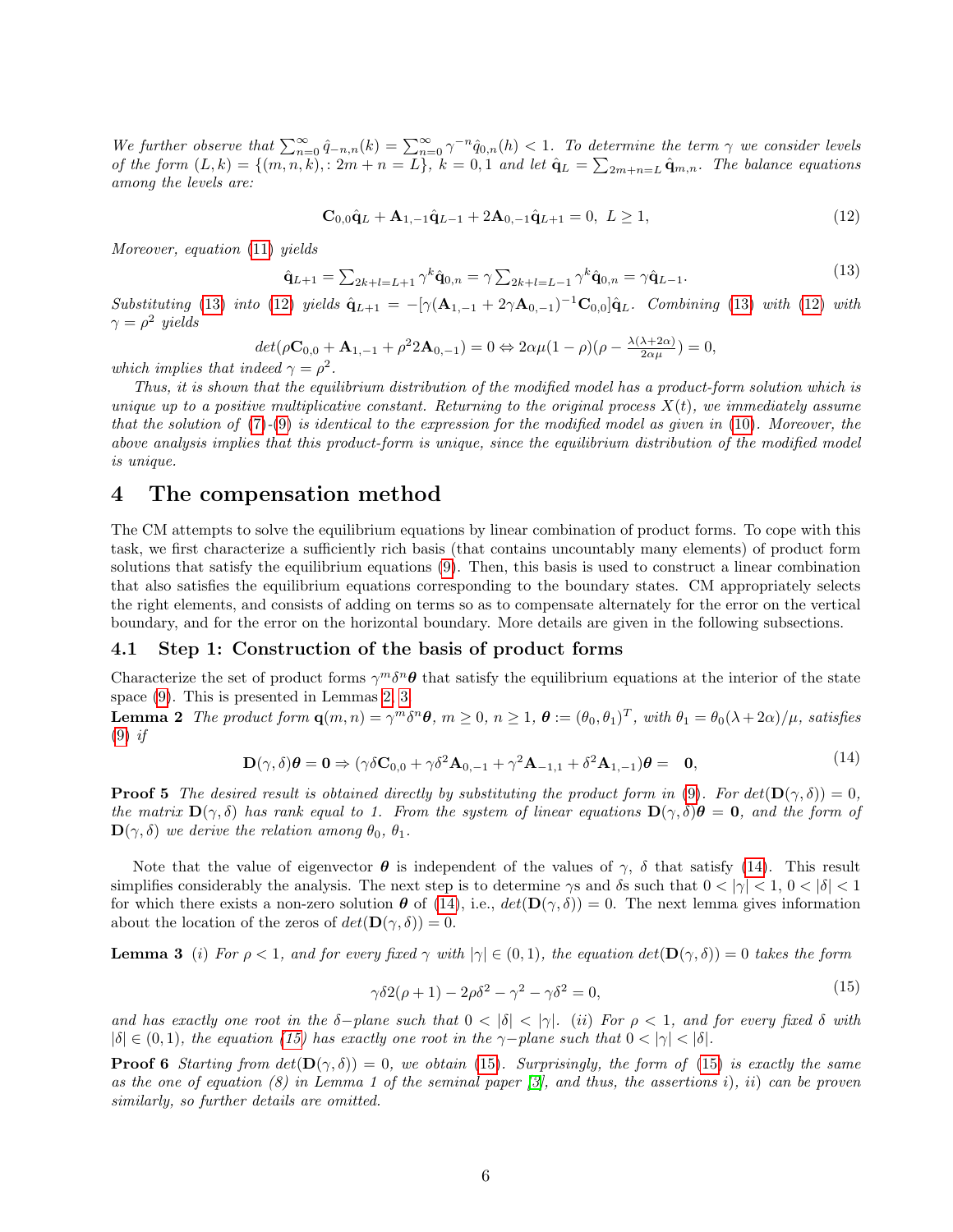#### 4.2 Step 2: Construction of the formal solution

We now focus on constructing a formal solution to the equilibrium equations as a linear combination of the elements of the rich basis obtained in Step 1. This is composed in four steps as follows.

**Step 2a) Initial solution:** The construction of the starting solution is crucial, and starts with a suitable initial term satisfying the interior of the state space and the horizontal boundary equilibrium equations. In Lemma [1,](#page-4-3) we shown that  $\gamma_0 = \rho^2$ , and from [\(15\)](#page-5-6) we obtain  $\delta_0 = \frac{\rho^2}{2+1}$  $\frac{\rho^2}{2+\rho}$ , such that  $|\delta_0| < |\gamma_0|$ . Note that this pair is the unique feasible starting pair satisfying the horizontal boundary and the interior equilibrium equations. Moreover, such a behaviour it is also shown in Lemma [1.](#page-4-3) It is easy to see that no feasible starting pair that satisfies the interior and the vertical boundary equilibrium equations do exists. In Lemma [4](#page-6-0) we specify the form of the vector  $\mathbf{u}(n)$ . Its proof follows by the substitution of [\(16\)](#page-6-1) in [\(7\)](#page-3-3)-[\(9\)](#page-3-3).

Lemma 4 The solution

<span id="page-6-1"></span>
$$
\mathbf{q}(m,n) = \begin{cases} h_0 \gamma_0^m \delta_0^n \boldsymbol{\theta}, & m \ge 0, n \ge 1, \\ \gamma_0^m \boldsymbol{\xi}, & m \ge 1, n = 0, \end{cases}
$$
(16)

<span id="page-6-0"></span>
$$
\xi = -\frac{h_0}{\gamma_0} \mathbf{C}_{0,0}^{-1} [\mathbf{A}_{1,-1} + \gamma_0 \mathbf{A}_{0,-1}] \delta_0 \theta, \tag{17}
$$

satisfies the equilibrium equations [\(7\)](#page-3-3)-[\(9\)](#page-3-3).

**Step 2b) Compensation on the vertical boundary:** It is easily seen that the solution in  $(16)$  does not satisfy the vertical boundary equation [\(6\)](#page-3-3). To compensate for this error we add a new term such that the sum of two terms satisfies [\(6\)](#page-3-3), [\(9\)](#page-3-3). Thus, we assume that  $h_0\gamma_0^m\delta_0^n\boldsymbol{\theta} + c_1\gamma^m\delta^n\boldsymbol{\theta}$  satisfies both (6), (9). Substituting this form in [\(6\)](#page-3-3) yields

<span id="page-6-2"></span>
$$
[h_0 V(\gamma_0, \delta_0 + c_1 V(\gamma, \delta)]\boldsymbol{\theta} = \mathbf{0}, n \ge 2,
$$
\n(18)

where  $V(\gamma, \delta) = \mathbf{B}_{0,0}\delta + \mathbf{A}_{-1,1}\gamma + \mathbf{A}_{0,-1}\delta^2$ . Hence,  $\delta = \delta_0$ , and for such  $\delta_0$ , we obtain from [\(14\)](#page-5-5)  $\gamma := \gamma_1$ , such that  $|\gamma_1| < |\delta_0| < |\gamma_0|$ , so that  $(\gamma_1, \delta_0)$  satisfies [\(6\)](#page-3-3). Thus, the solution  $h_0 \gamma_0^m \delta_0^n \theta + c_1 \gamma_1^m \delta_0^n \theta$  satisfies (6). The constant  $c_1$  can be obtained by substituting it in [\(6\)](#page-3-3), or equivalently, by using [\(18\)](#page-6-2) and the fact that  $\gamma$ ,  $\delta$  are the roots of [\(15\)](#page-5-6). This procedure yields after some algebra

<span id="page-6-7"></span><span id="page-6-6"></span><span id="page-6-3"></span>
$$
c_1 = -\frac{\gamma_1 - \delta_0 \left(\frac{\lambda + \mu}{\mu}\right)}{\gamma_0 - \delta_0 \left(\frac{\lambda + \mu}{\mu}\right)} h_0. \tag{19}
$$

**Step 2c) Compensation on the horizontal boundary:** Adding the new term, we violate the horizontal boundary equations [\(7\)](#page-3-3), [\(8\)](#page-3-3). We compensate for this error by adding a product form generated by the pair  $(\gamma_1, \delta_1)$ , such that  $|\delta_1| < |\gamma_1|$ . The new solution is:

$$
\mathbf{q}(m,n) = \begin{cases} h_0 \gamma_0^m \delta_0^n \boldsymbol{\theta} + c_1 \gamma_1^m \delta_0^n \boldsymbol{\theta} + h_1 \gamma_1^m \delta_1^n \boldsymbol{\theta}, & m,n \ge 1, \\ \gamma_0^m \boldsymbol{\xi} + \gamma_1^m \boldsymbol{\xi}_1, & m \ge 1, n = 0, \end{cases}
$$
(20)

where  $h_1$ ,  $\xi_1$  are obtained such that to satisfy [\(7\)](#page-3-3)-[\(9\)](#page-3-3). In particular, by substituting [\(20\)](#page-6-3) to (7) yields

$$
\boldsymbol{\xi}_1 = -\frac{1}{\gamma_1} [\gamma_0 \boldsymbol{\xi} + \mathbf{C}_{0,0}^{-1} (\mathbf{A}_{1,-1} + \gamma_1 \mathbf{A}_{0,-1}) (c_1 \delta_0 + h_1 \delta_1) \boldsymbol{\theta}]. \tag{21}
$$

<span id="page-6-4"></span>Now, note that [\(7\)](#page-3-3) reads  ${\bf q}(m,0) = -{\bf C}_{0,0}^{-1}[{\bf A}_{1,-1}{\bf q}(m-1,1)+{\bf A}_{0,-1}{\bf q}(m,1)], m\geq 1$ . Substituting back to [\(8\)](#page-3-3) yields

$$
\begin{aligned} & [\mathbf{C}_{0,0} - (\mathbf{A}_{0,1}\mathbf{C}_{0,0}^{-1}\mathbf{A}_{0,-1} + 2\mathbf{A}_{-1,1}\mathbf{C}_{0,0}^{-1}\mathbf{A}_{1,-1})] \mathbf{q}(m,1) + \mathbf{A}_{1,-1}\mathbf{q}(m-1,2) + \mathbf{A}_{0,-1}\mathbf{q}(m,2) \\ &- \mathbf{A}_{0,1}\mathbf{C}_{0,0}^{-1}\mathbf{A}_{1,-1}\mathbf{q}(m-1,1) - 2\mathbf{A}_{-1,1}\mathbf{C}_{0,0}^{-1}\mathbf{A}_{0,-1}\mathbf{q}(m+1,1) = \mathbf{0}, \ m \ge 1. \end{aligned} \tag{22}
$$

Substituting [\(20\)](#page-6-3) in [\(22\)](#page-6-4) yields after tedious algebra that  $h_1$  should satisfy

<span id="page-6-5"></span>
$$
\begin{aligned} \n\left[h_1 L(\gamma_1, \delta_1) + c_1 L(\gamma_1, \delta_0)\right] \theta &= \mathbf{0}, \\ \nL(\gamma, \delta) &:= \delta \left[\gamma [\mathbf{C}_{0,0} - (\mathbf{A}_{0,1} \mathbf{C}_{0,0}^{-1} \mathbf{A}_{0,-1} + 2 \mathbf{A}_{-1,1} \mathbf{C}_{0,0}^{-1} \mathbf{A}_{1,-1})\right] \\ \n+ \delta \mathbf{A}_{1,-1} + \gamma \delta \mathbf{A}_{0,-1} - \delta \mathbf{A}_{0,1} \mathbf{C}_{0,0}^{-1} \mathbf{A}_{1,-1} - \gamma^2 2 \mathbf{A}_{-1,1} \mathbf{C}_{0,0}^{-1} \mathbf{A}_{0,-1} \right]. \n\end{aligned} \tag{23}
$$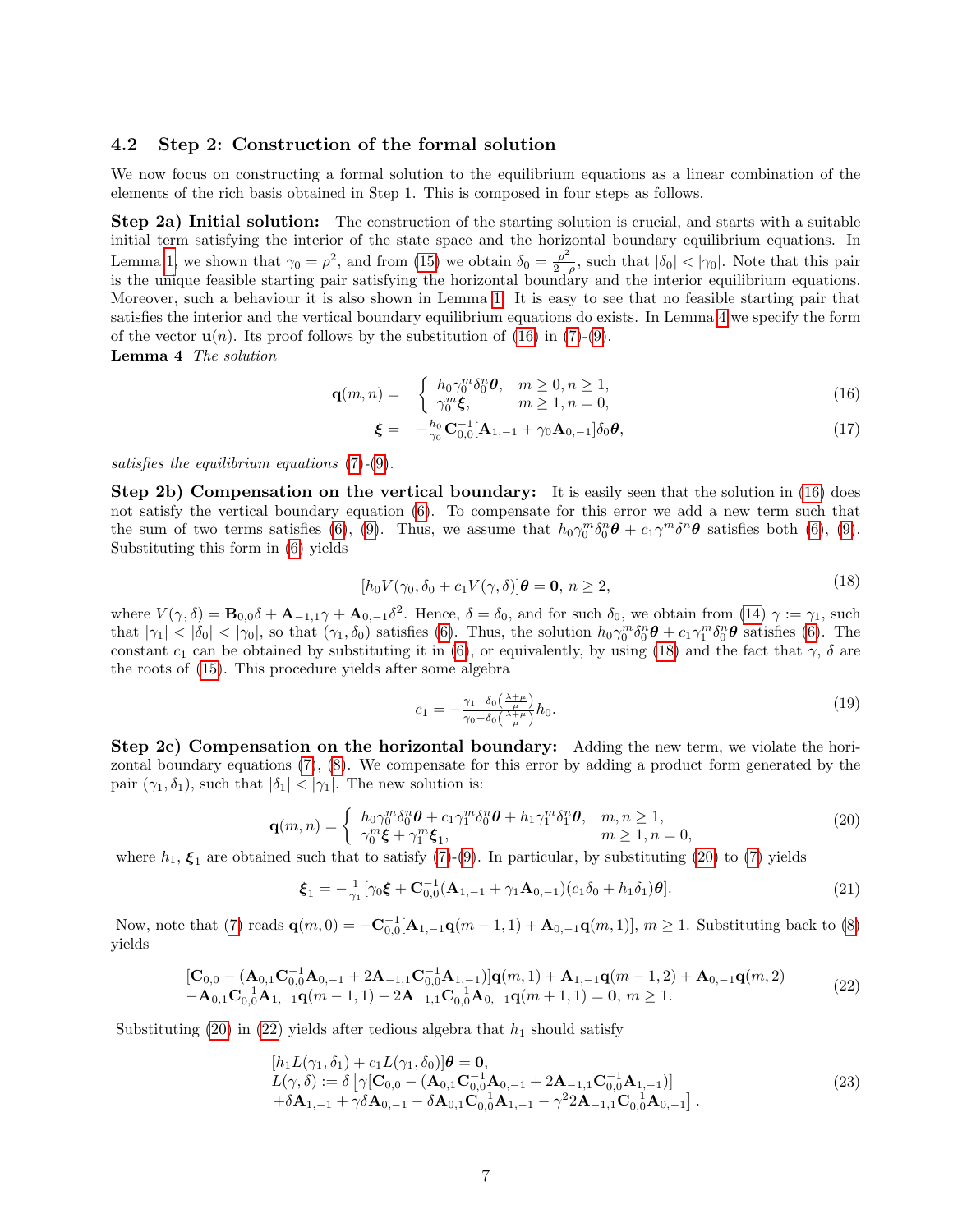<span id="page-7-5"></span>Thus, [\(23\)](#page-6-5) implies that  $det(h_1L(\gamma_1, \delta_1) + c_1L(\gamma_1, \delta_0)) = 0$ , and having in mind [\(15\)](#page-5-6), we obtain after some algebra that

<span id="page-7-6"></span><span id="page-7-0"></span>
$$
h_1 = -\frac{(\rho + \gamma_1)/\delta_1 - (1 + \rho)}{(\rho + \gamma_1)/\delta_0 - (1 + \rho)} c_1.
$$
\n(24)

**Step 2d) Formal construction of the solution:** By constantly repeating steps 2b), 2c) as above, we construct the entire formal series as shown below.

Theorem 2 For  $\rho < 1$ ,

 $\mathbf{q}(m,n) \propto \sum_{i=0}^{\infty} (h_i \gamma_i^m + c_{i+1} \gamma_{i+1}^m) \delta_i^n \boldsymbol{\theta}$ , (pairs with the same  $\delta$ -term),  $m \geq 0, n \geq 1$ ,  $\propto$   $\overbrace{(h_0 \gamma_0^m \delta_0^n + \sum_{i=0}^{\infty} (h_{i+1} \delta_i^n + c_{i+1} \delta_{i+1}^n) \gamma_{i+1}^m \theta}_{i+1},$  (pairs with the same  $\gamma$ -term)  $m \geq 0, n \geq 1,$  $\mathbf{q}(m,0) \propto \quad (\gamma_0^m \ddot{\boldsymbol{\xi}} + \sum_{i=1}^{\infty} \gamma_i^m \boldsymbol{\xi}_i), m \geq 1,$ (25)

and  $\mathbf{q}(0,0) = -\mathbf{A}_{0,0}^{-1}\mathbf{A}_{0,-1}\mathbf{q}(0,1)$ , where the symbol  $(\infty)$  means "directly proportional". Moreover,  $\boldsymbol{\theta} =$  $\theta_0(1,\frac{\lambda+2\alpha}{\mu})^T$ ,  $\theta_0 > 0$ , and the sequences  $\{\gamma_i\}_{i\in\mathbb{N}}$ ,  $\{\delta_i\}_{i\in\mathbb{N}}$ ,  $\{k_i\}_{i\in\mathbb{N}}$ ,  $\{\boldsymbol{\xi}_i\}_{i\in\mathbb{N}}$ , are obtained recursively based on the analysis above.

#### 4.3 Step 3: Absolute convergence of the solution & normalization constant

We now have to show that the solutions [\(25\)](#page-7-0) converge in two steps: i) to show that the sequences  $\{\gamma_i\}_{i\in\mathbb{N}}$ ,  ${\delta_i}_{i\in\mathbb{N}}$  converge to zero exponentially fast (Proposition [3,](#page-7-1) Lemmas [5,](#page-7-2) [6\)](#page-7-3), and ii) the formal solution converges absolutely (Proposition [4\)](#page-8-0). To show that, we need some preliminary results. Since [\(15\)](#page-5-6) has the same form as in [\[3,](#page-11-4) eq. (8)], the sequences  $\{\gamma_i\}_{i\in\mathbb{N}}$ ,  $\{\delta_i\}_{i\in\mathbb{N}}$  satisfy  $1 > \rho^2 = |\gamma_0| > \frac{\rho^2}{2+\rho} = |\delta_0| > |\gamma_1| > |\delta_1| > \dots$ 

**Proposition 3** The sequences  $\{\gamma_i\}_{i\in\mathbb{N}}$ ,  $\{\delta_i\}_{i\in\mathbb{N}}$  in [\(25\)](#page-7-0) satisfy:  $0 \leq |\gamma_i| \leq (\frac{1}{3})^i \rho^2$ , and  $0 \leq |\delta_i| \leq (\frac{1}{3})^{i+1} \rho^2$ .

**Proof 7** We first show that a) for a fixed  $\gamma$ , with  $|\gamma| < \gamma_0$ ,  $|\delta| < \frac{|\gamma|}{2}$  $\frac{\gamma_1}{2}$ , and then, b) for a fixed  $\delta$ , with  $|\delta| \leq \gamma_0/3$ , we have  $|\gamma| < \frac{2}{3} |\delta|$ .

a) For a fixed  $\gamma$ , set  $z = \delta/\gamma$  on  $|z| = 1/2$ . Under this transform, [\(15\)](#page-5-6) reads  $0 = (2\rho + \gamma)z^2 - 2(1+\rho)z + 1$ . Set  $f(z) := 2(1+\rho)z, g(z) = (2\rho+\gamma)z^2+1.$  Note that  $|f(z)| = 2(1+\rho)|z| = 1+\rho$ , and  $|g(z)| = |(2\rho+\gamma)|z^2+1| \le$  $(2\rho + |\gamma|)|z|^2 + 1 = (2\rho + |\gamma|)\frac{1}{4} + 1$ . Moreover,  $(2\rho + |\gamma|)\frac{1}{4} + 1 < \rho + 1 \Leftrightarrow |\gamma| < 2\rho$ . Note that  $|\gamma| \le \gamma_0 = \rho^2 < 2\rho$ . Thus, since  $|g(z)| < |f(z)|$  on  $|z| = 1/2$ , Rouché's theorem [\[18\]](#page-11-16) completes the proof of a).

b) For a fixed  $\delta$ , we show that  $|\gamma| < \frac{2}{3} |\delta|$ , by setting now  $w = \gamma/\delta$  in [\(15\)](#page-5-6) on the domain  $|w| = 2/3$ . Then, (15)  ${\cal L}$  reads, w<sup>2</sup>+( $\delta$ -2(1+ρ))w+2ρ = 0. Set h(w) := w<sup>2</sup>, m(w) := w(2(1+ρ)- $\delta$ )-2ρ. Note that m(w) has a single zero in the interior of  $w = 2/3$ . Then,  $|h(w)| = 4/9$  and  $|m(w)| \ge \frac{2}{3} |2(1+\rho) - |\delta| - 3\rho = \frac{2}{3} |2-\rho - |\delta| = \frac{2}{3}(2-\rho - |\delta|)$ . Note that,  $\frac{2}{3} < 2 - \rho - |\delta| \Leftrightarrow |\delta| < \frac{4-3\rho}{3}$ , and that,  $|\delta| \leq \frac{\gamma_0}{3} = \frac{\rho^2}{3} < \frac{4-3\rho}{3}$ . Thus,  $|h(w)| < |m(w)|$  on  $|w| = 2/3$ , and Rouché's theorem [\[18\]](#page-11-16) completes the proof of b). Then applying a), b) iteratively yields,

$$
|\gamma_i| \leq \frac{2}{3} |\delta_{i-1}| \leq \frac{2}{3} \frac{1}{2} |\gamma_{i-1}| \leq \ldots \leq (\frac{2}{3} \frac{1}{2})^i |\gamma_0| = (\frac{1}{3})^i \rho^2, |\delta_i| \leq \frac{1}{2} |\gamma_i| \leq \frac{1}{2} \frac{2}{3} |\delta_{i-1}| \leq \ldots \leq (\frac{2}{3} \frac{1}{2})^i |\delta_0| = (\frac{1}{3})^i \frac{\rho^2}{3} = (\frac{1}{3})^{i+1} \rho^2
$$

Proposition [3](#page-7-1) states that  $\gamma_i \to 0$ ,  $\delta_i \to 0$  as  $i \to \infty$ . In the following, we focus on the asymptotic behaviour of  $\delta_i/\gamma_i$  and  $\gamma_{i+1}/\delta_i$ . This result is important to investigate the convergence of the series in [\(25\)](#page-7-0).

**Lemma 5** a) Let  $\gamma_i$  fixed and  $\delta_i$  the root of [\(15\)](#page-5-6) such that  $\delta_i < \gamma_i$ . As  $i \to \infty$ , then  $\delta_i/\gamma_i \to w^-$ ,  $|w^-| \in (0,1)$ is the smallest root of

<span id="page-7-4"></span>
$$
2\rho w^2 - 2(1+\rho)w + 1 = 0.\tag{26}
$$

<span id="page-7-2"></span><span id="page-7-1"></span>.

b) Let  $\delta_i$  fixed and  $\gamma_{i+1}$  the root in [\(15\)](#page-5-6) such that  $\gamma_{i+1} < \delta_i$ . As  $i \to \infty$ , then  $\gamma_{i+1}/\delta_i \to 1/w^+$ , with  $w^+ > 1$ the larger root of [\(26\)](#page-7-4).

**Proof 8** See [\[3\]](#page-11-4), since [\(15\)](#page-5-6) that generates the sequences  $\{\gamma_i\}_{i\in\mathbb{N}}$ ,  $\{\delta_i\}_{i\in\mathbb{N}}$  has the same form as in [\[3,](#page-11-4) eq. (8)].

<span id="page-7-3"></span>The final ingredient to check the convergence of the series [\(25\)](#page-7-0) is to determine the values of the ratios  $c_{i+1}/h_i$ ,  $h_i/c_i$  as  $i \to \infty$ .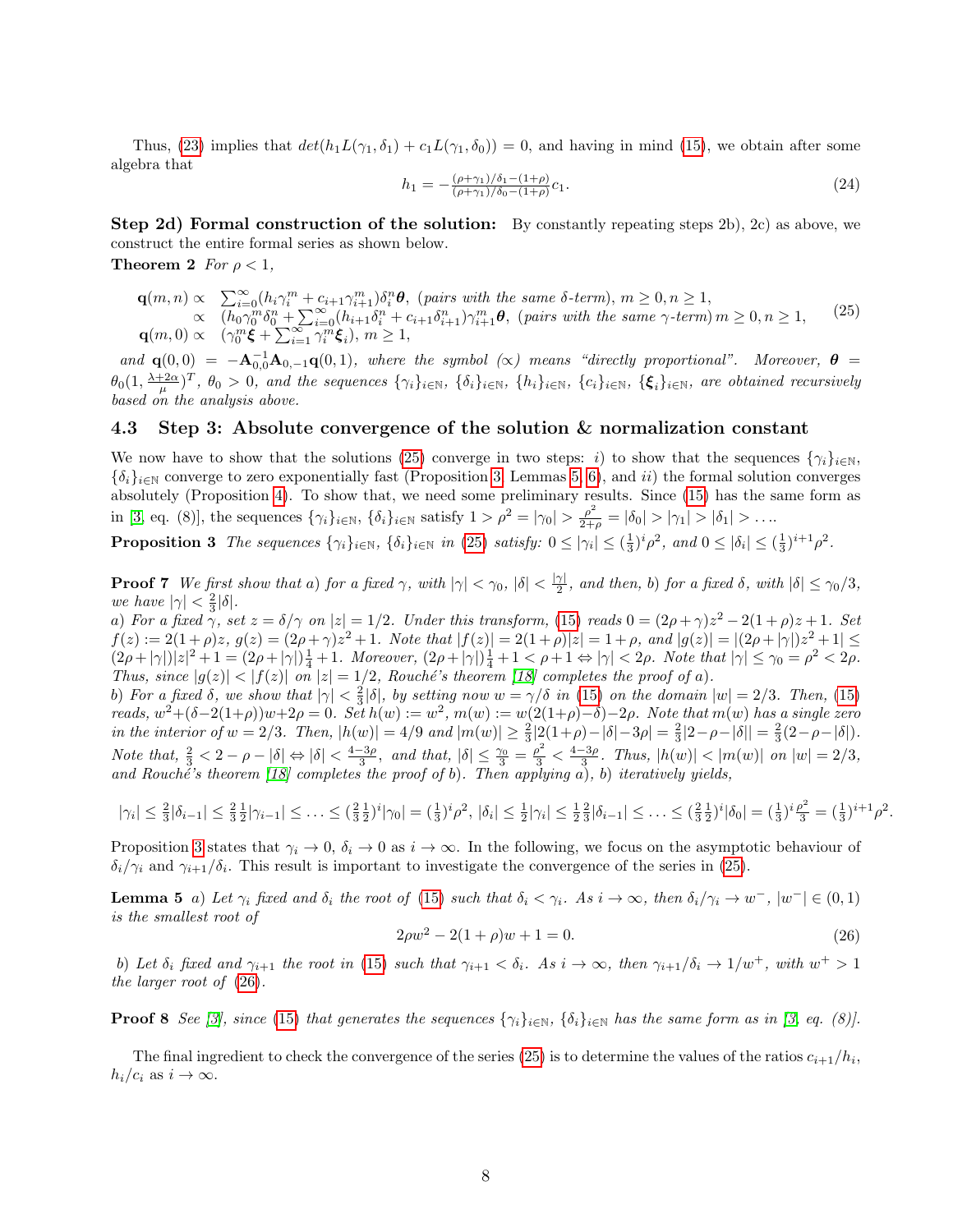- **Lemma 6** 1. Let  $\gamma_i$ ,  $\delta_i$ ,  $\gamma_{i+1}$  be roots of [\(15\)](#page-5-6) such that  $1 > |\gamma_i| > |\delta_i| > |\gamma_{i+1}|$ . Then, as  $i \to \infty$ ,  $rac{c_{i+1}}{h_i} \rightarrow \frac{\frac{\lambda+\mu}{2\mu\rho} - w^-}{w^+ - \frac{\lambda+\mu}{2\mu\rho}}$  $\frac{2\mu\rho}{w^+ - \frac{\lambda+\mu}{2\mu\rho}}.$ 
	- 2. Let  $\delta_{i-1}, \gamma_i, \delta_i$  be roots of [\(15\)](#page-5-6) such that  $1 > |\delta_{i-1}| > |\gamma_i| > |\delta_i|$ . Then, as  $i \to \infty$ ,  $\frac{h_i}{c_i} \to -\frac{w^+}{w^-}$ .
	- 3. As  $i \to \infty$ ,  $\xi \to -h_0 \mathbf{C}_{0,0}^{-1} w^- \mathbf{A}_{1,-1} \theta$ .
	- 4. For  $i \geq 1$ , and  $\xi_0 := \xi$ , the vector  $\xi_i$ , is such that  $\xi_i \rightarrow -[\frac{w^+}{w^-} \xi_{i-1} + \mathbf{C}_{0,0}^{-1} \mathbf{A}_{1,-1}[h_i w^- + w^+ c_i]]\boldsymbol{\theta}$ , as  $i \rightarrow \infty$ .

Proof 9 1. Using the indexing of the compensation parameters [\(19\)](#page-6-6),

$$
\tfrac{c_{i+1}}{h_i} = -\tfrac{\gamma_{i+1} - \delta_i\left(\tfrac{\lambda+\mu}{\mu}\right)}{\gamma_{i+1} - \delta_i\left(\tfrac{\lambda+\mu}{\mu}\right)} = \tfrac{\left(\tfrac{\lambda+\mu}{\mu}\right) - \tfrac{\gamma_{i+1}}{\delta_i}}{\tfrac{\gamma_i}{\delta_i} - \left(\tfrac{\lambda+\mu}{\mu}\right)} \to \tfrac{\left(\tfrac{\lambda+\mu}{\mu}\right) - \tfrac{1}{w^+}}{\tfrac{1}{w^-} - \left(\tfrac{\lambda+\mu}{\mu}\right)} = \tfrac{w^+w^-\left(\tfrac{\lambda+\mu}{\mu}\right) - w^-}{w^+ - w^+w^-\left(\tfrac{\lambda+\mu}{\mu}\right)} = \tfrac{\left(\tfrac{\lambda+\mu}{2\rho\mu}\right) - w^-}{w^+ - \left(\tfrac{\lambda+\mu}{2\rho\mu}\right)},
$$

since as  $i \to \infty$ , Lemma [5](#page-7-2) implies that  $\gamma_{i+1}/\delta_i \to 1/w^+$ ,  $\gamma_i/\delta_i \to 1/w^-$ , and where the last equality follows from  $w^-w^+ = 1/2\rho$ .

2. Similarly, from [\(24\)](#page-7-5), we have  $\frac{h_i}{c_i} = -\frac{(\rho + \gamma_i)/\delta_i - (1+\rho)}{(\rho + \gamma_i)/\delta_{i-1} - (1+\rho)} = -\frac{(\rho + \gamma_i)\delta_{i-1}/\delta_i - (1+\rho)\delta_{i-1}}{(\rho + \gamma_i) - (1+\rho)\delta_{i-1}}$  $\frac{\gamma_i \, \beta \delta_{i-1} / \delta_i - (1+\rho) \delta_{i-1}}{(\rho + \gamma_i) - (1+\rho) \delta_{i-1}}$ Since as  $i \to \infty$ ,  $\gamma_i \to 0$ ,  $\delta_{i-1} \to 0$ , and  $\frac{\delta_{i-1}}{\delta_i} = \frac{\delta_{i-1}}{\gamma_i}$  $\frac{i-1}{\gamma_i} \frac{\gamma_i}{\delta_i} \to w^+ \frac{1}{w^-}$ , the assertion 2 is now proved.

3. Note that [\(17\)](#page-6-1) and Lemma [5](#page-7-2) imply  $\xi = -h_0 \mathbf{C}_{0,0}^{-1} [\mathbf{A}_{1,-1} + \gamma_0 \mathbf{A}_{0,-1}] \frac{\delta_0}{\gamma_0} \boldsymbol{\theta} \to -h_0 \mathbf{C}_{0,0}^{-1} \mathbf{A}_{1,-1} w^{-} \boldsymbol{\theta}$ .

4. The indexing in [\(21\)](#page-6-7) implies for  $i > 1$  that

$$
\begin{array}{lll}\xi_i = & -\frac{1}{\gamma_i} [\gamma_{i-1} \xi_{i-1} + \mathbf{C}_{0,0}^{-1} (\mathbf{A}_{1,-1} + \gamma_i \mathbf{A}_{0,-1}) (c_i \delta_{i-1} + h_i \delta_i) \theta] = -[\frac{\gamma_{i-1}}{\delta_i} \frac{\delta_i}{\gamma_i} \xi_{i-1} + \mathbf{C}_{0,0}^{-1} (\mathbf{A}_{1,-1} + \gamma_i \mathbf{A}_{0,-1}) (c_i \frac{\delta_{i-1}}{\gamma_i} + h_i \frac{\delta_i}{\gamma_i}) \theta] \\ & \to & -[\frac{w^+}{w^-} \xi_{i-1} + \mathbf{C}_{0,0}^{-1} \mathbf{A}_{1,-1} (h_i w^- + w^+ c_i) \theta],\end{array}
$$

as  $i \to \infty$ , where  $\xi_0 := \xi$  using results from Lemma [5.](#page-7-2)

Proposition [3](#page-7-1) and Lemmas [5,](#page-7-2) [6](#page-7-3) provide the necessary information to prove the convergence of series given in Theorem [2:](#page-7-6)

**Proposition 4** 1. For  $m \geq 0$ ,  $n \geq 1$ ,  $\sum_{i=0}^{\infty} h_i \gamma_i^m \delta_i^n$ ,  $\sum_{i=0}^{\infty} c_{i+1} \gamma_{i+1}^m \delta_i^n$  converge absolutely.

<span id="page-8-0"></span>2. For 
$$
m \ge 0
$$
,  $\sum_{i=0}^{\infty} \gamma_i^m \xi_{i,k}$  where  $\xi_0 := \xi = (\xi_{0,0}, \xi_{0,1})^T$ ,  $\xi_i := (\xi_{i,0}, \xi_{i,1})^T$ ,  $i \ge 1$  converge absolutely.

**Proof 10** Since  $\theta$  is independent of the values of  $\gamma_i$ ,  $\delta_i$ , let  $\theta_0 = \mu$ . The proof follows the lines in [\[3\]](#page-11-4). Set for  $m \geq 0, n \geq 1,$ 

$$
R_1(m,n) := \lim_{i \to \infty} \left| \frac{h_{i+1} \gamma_{i+1}^m \delta_{i+1}^n}{h_i \gamma_i^m \delta_i^n} \right| = \lim_{i \to \infty} \left| \frac{\frac{h_{i+1}}{c_{i+1}} \frac{\gamma_{i+1}^m \delta_{i+1}^m}{\delta_{i+1}}}{\frac{h_i}{c_{i+1}} \frac{\gamma_i^m \delta_i^m}{\delta_i^m} \frac{\delta_i^m}{\gamma_i^{m+n}}} \right|,
$$
  

$$
R_2(m,n) := \lim_{i \to \infty} \left| \frac{c_{i+2} \gamma_{i+2}^m \delta_{i+1}^n}{c_{i+1} \gamma_{i+1}^m \delta_i^n} \right| = \lim_{i \to \infty} \left| \frac{\frac{c_{i+2}}{c_{i+1}} \frac{\gamma_{i+1}^m \delta_i^m}{\delta_i^m} \frac{\delta_i^m}{\gamma_{i+1}^{m+n}}} {\frac{c_{i+1}}{c_{i+1}} \frac{\gamma_{i+1}^m \delta_{i+1}^m}{\delta_i^m \delta_i^m} \frac{\delta_i^m}{\gamma_{i+1}^{m+n}}} \right|,
$$

since  $h_i s$ ,  $c_i s$  and  $\gamma_i s$ ,  $\delta_i s$  are non-zero. If these limits exist and are less than one, then the series in assertion 1. converge absolutely.

Using Lemmas [5,](#page-7-2) [6,](#page-7-3)  $R_1(m,n) = R_2(m,n) = \frac{\frac{\lambda+\mu}{\mu}-s^{-1}}{s^{+}-\frac{\lambda+\mu}{\mu}}$  $s^+ - \frac{\lambda + \mu}{\mu}$  $\left(\frac{w}{w}\right)^{-1}$  $\left(\frac{w^{-}}{w^{+}}\right)^{m+n-1}$ , where  $s^{\pm} = 1 + \rho \pm \sqrt{1 + \rho^{2}}$  due to [\(26\)](#page-7-4). Note that  $w^- < w^+$ . Moreover, simple algebraic arguments yields that  $\frac{\lambda+\mu}{\mu} - s^ \frac{\mu}{s^+ - \frac{\lambda + \mu}{\mu}} < 1$  if and only is  $\lambda > 0$ , which

is true. Therefore  $R_1(m,n) = R_2(m,n) < 1$ , and the series in assertion 1. converge absolutely, i.e., the error terms that we introduce in each vertical and horizontal compensation step tend to zero. Using similar arguments we can prove assertion 2.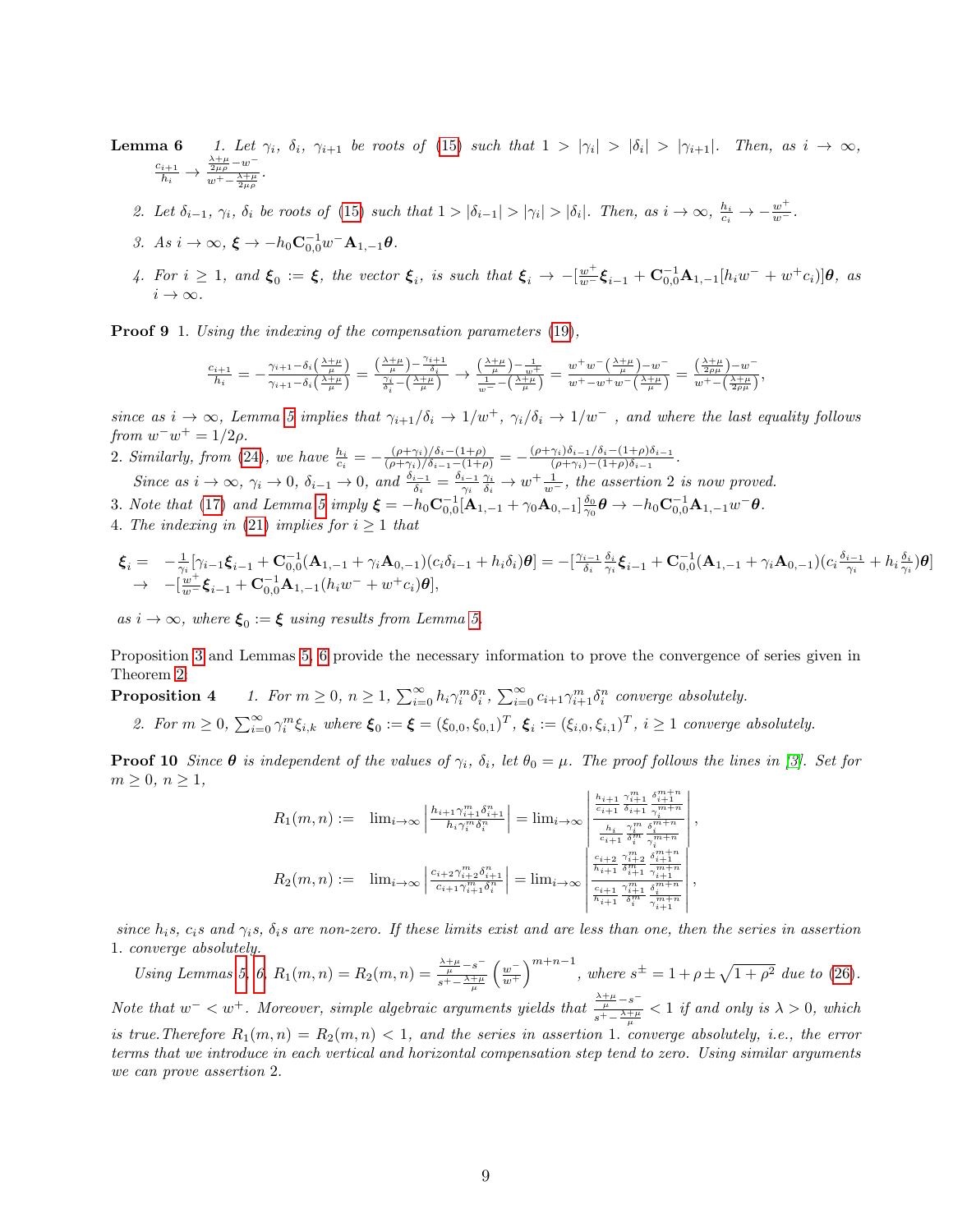We conclude by showing that the series

$$
C := \sum_{k=0}^{1} \sum_{m=0}^{\infty} \sum_{m=0}^{\infty} \sum_{n=1}^{\infty} q_{m,n}(k) + \sum_{k=0}^{1} \sum_{m=0}^{\infty} q_{m,0}(k)
$$
  
=  $\sum_{k=0}^{1} \sum_{m=0}^{\infty} \sum_{m=1}^{\infty} q_{m,n}(k) + \frac{1}{1+\rho} \sum_{m=1}^{\infty} (\rho q_{m-1,1}(1) + \frac{1}{2} q_{m,1}(0) + \alpha \rho q_{m,1}(1)) + \frac{\alpha}{\lambda} (\frac{\mu}{\lambda} q_{0,1}(0) + q_{0,1}(1)).$   
converges. Thus, the convergence follows if  $\sum_{k=0}^{1} \sum_{m=0}^{\infty} \sum_{m=1}^{\infty} q_{m,n}(k) < \infty$ . Note that

$$
\sum_{k=0}^{1} \sum_{m=0}^{\infty} \sum_{m=1}^{\infty} \left| q_{m,n}(k) \right| \leq \left( \lambda + 2\alpha + \mu \right) \sum_{m=0}^{\infty} \sum_{n=1}^{\infty} \left[ \sum_{i=0}^{\infty} \left( |h_i \gamma_i^m \delta_i^n| + |c_{i+1} \gamma_{i+1}^m \delta_i^n| \right) \right] \n\leq \left[ \sum_{i=0}^{\infty} \frac{|h_i|}{1 - |\gamma_i|} \frac{|\delta_i|}{1 - |\delta_i|} + \sum_{i=0}^{\infty} \frac{|c_{i+1}|}{1 - |\gamma_{i+1}|} \frac{|\delta_i|}{1 - |\delta_i|} \right].
$$

The convergence of these series follows directly as in Proposition [4,](#page-8-0) having in mind that as  $i \to \infty$ ,  $\gamma_i \to 0$ ,  $\delta_i \to 0$ , and using lemmas [5,](#page-7-2) [6.](#page-7-3) Therefore,  $\sum_{k=0}^{1} \sum_{m=0}^{\infty} \sum_{n=1}^{\infty} q_{m,n}(k) < \infty$ . To conclude, the series in [\(25\)](#page-7-0) is the unique up to a multiplicative constant, solution of the balance equations [\(4\)](#page-3-3)-[\(9\)](#page-3-3). The following theorem states the main result of this paper:

**Theorem 3** For  $\rho < 1$ ,

$$
\begin{array}{ll}\n\mathbf{q}(m,n) = & \mathcal{C}^{-1} \sum_{i=0}^{\infty} (h_i \gamma_i^m + c_{i+1} \gamma_{i+1}^m) \delta_i^n \boldsymbol{\theta}, \text{ (pairs with the same } \delta\text{-term)}, \, m \geq 0, n \geq 1, \\
& = & \mathcal{C}^{-1} (h_0 \gamma_0^m \delta_0^n + \sum_{i=0}^{\infty} (h_{i+1} \delta_i^n + c_{i+1} \delta_{i+1}^n) \gamma_{i+1}^m \boldsymbol{\theta}, \text{ (pairs with the same } \gamma\text{-term}) \, m \geq 0, n \geq 1, \\
\mathbf{q}(m,0) = & \mathcal{C}^{-1} (\gamma_0^m \boldsymbol{\xi} + \sum_{i=1}^{\infty} \gamma_i^m \boldsymbol{\xi}_i), \, m \geq 1, \\
\mathbf{q}(0,0) = & -\mathbf{A}_{0,0}^{-1} \mathbf{A}_{0,-1} \mathbf{q}(0,1),\n\end{array}
$$

and  $\theta = \theta_0(1, \frac{\lambda + 2\alpha}{\mu})^T$ ,  $\theta_0 > 0$ , C be the normalization constant, and  $\{\gamma_i\}_{i \in \mathbb{N}}$ ,  $\{\delta_i\}_{i \in \mathbb{N}}$ ,  $\{h_i\}_{i \in \mathbb{N}}$ ,  $\{c_i\}_{i \in \mathbb{N}}$ ,  $\{\xi_i\}_{i \in \mathbb{N}}$ are obtained recursively based on the analysis above.

### <span id="page-9-0"></span>5 Numerical example

In this section we provide a simple numerical illustration. In Table [1](#page-9-1) we list the probabilities  $q_{0,n} := q_{0,n}(0)$  +  $q_{0,n}(1)$ ,  $n = 0,1,2,3$  that are computed with a precision of  $10^{-10}$ . The number in parentheses denotes the number of required terms to attain that accuracy. We observe that the number of required terms decrease rapidly. In Figure [3](#page-9-2) we plot the probability of an empty system, i.e.,  $q_{0,0}(0)$  for increasing values of  $\lambda$ . As expected,  $q_{0,0}(0)$  decreases as  $\lambda$  increases. However, we can also observe that by increasing the retrial rate  $\alpha$ from 5 to 8 and 10,  $q_{0.0}(0)$  takes larger values, but still retained the decreasing trend. This is expected since the more we increase  $\alpha$ , the more we increase the chances of retrial jobs to be connected with the server, and thus, orbit queues empty faster.



<span id="page-9-2"></span><span id="page-9-1"></span>Figure 3: The probability of an empty system  $(q_{0,0}(0))$  for  $\mu = 10$ .

Table 1: Computation of several probabilities for increasing values of  $\lambda$  and  $\mu = 10$ ,  $\alpha = 3$ .

| $q_{0,0}$   | $q_{0.1}$   | $q_{0,2}$               | $q_{0,3}$ |
|-------------|-------------|-------------------------|-----------|
| 0.5639(159) | 0.0063(159) | 0.1235(8)               | 0.2496(4) |
| 0.5437(79)  | 0.0125(79)  | $0.0986(10)$ 0.1992(5)  |           |
| 0.5056(51)  | 0.0193(51)  | $0.0895(11)$ 0.1658 (6) |           |

## Acknowledgements

We would like to thank the Editors and the reviewers for the insightful remarks, which helped to improve the original exposition.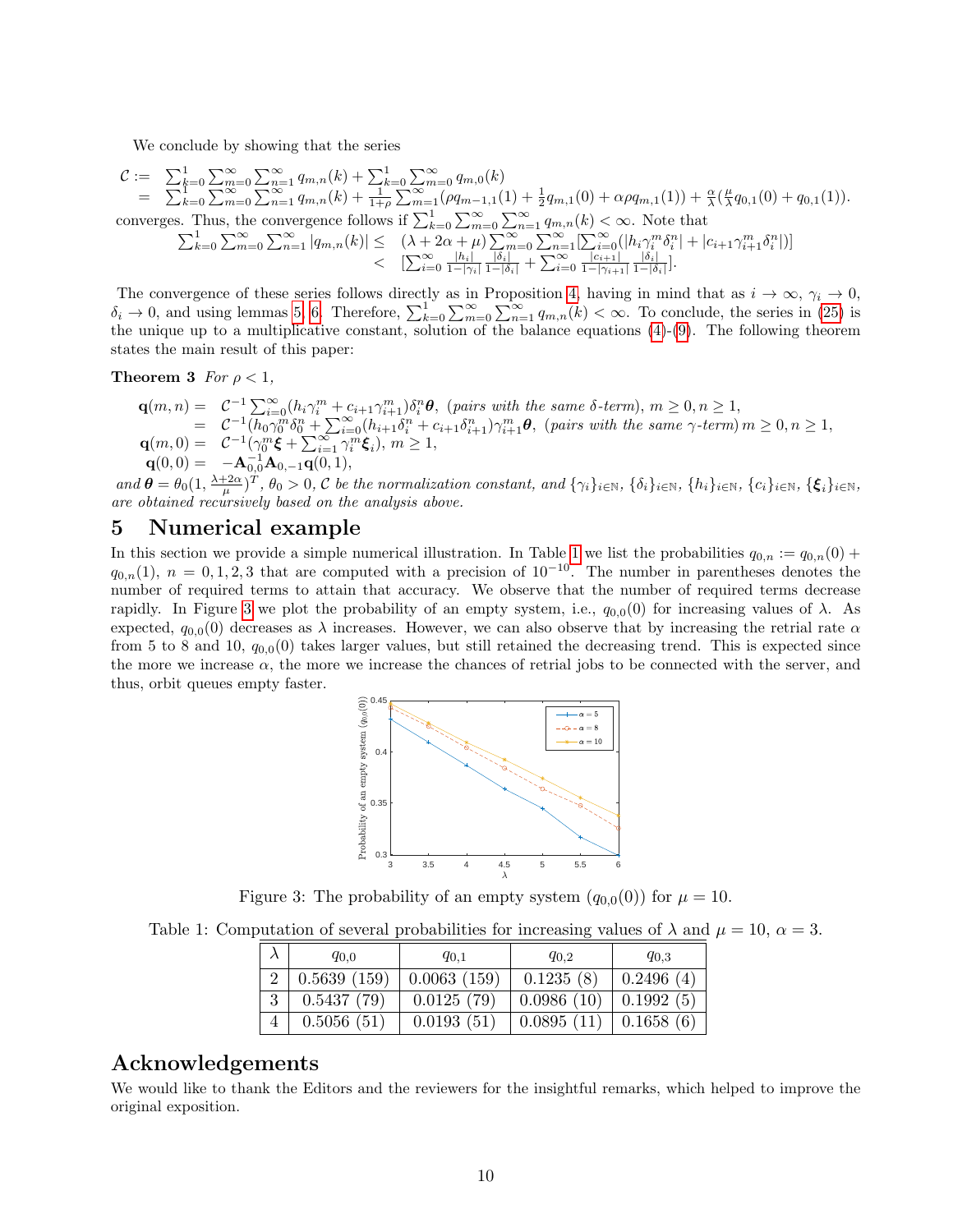### <span id="page-10-1"></span>A Proof of Theorem [1](#page-3-2)

Since  $\rho < 1$ ,  $\{X(t)\}\$ has a unique stationary distribution  $\mathbf{q} = \{\mathbf{q}^T(m), m \geq 0\}$ , where  $\mathbf{q}^T(m) = \{\mathbf{q}^T(m,n) =$  $(q_{m,n}(0), q_{m,n}(1)), n \geq 0\}$ , and using  $T_{-1}$ ,  $T_0$ ,  $T_1$  we generate an 1-arithmetic Markov-additive process. Then to prove Theorem [1](#page-3-2) we have to show (see e.g., [\[15,](#page-11-17) Proposition 3.1] that there exist positive vectors  $\bf{y}$ ,  $\bf{p}$ , such that  $\mathbf{p}(\rho^{-2}T_1 + T_0 + \rho^2 T_{-1}) = \mathbf{0}, \quad \mathbf{p} \mathbf{y} < \infty, \quad (\rho^{-2}T_1 + T_0 + \rho^2 T_{-1})\mathbf{y} = \mathbf{0}, \quad \mathbf{q}^T(0)\mathbf{y} < \infty.$  (27)

Define the  $S_* \times S_*$  matrix  $K = \rho^2 T_{-1} + T_0 + \rho T_1$ , i.e.,

$$
K = \begin{pmatrix} K_0 & \bar{K}_1 \\ K_{-1} & K_0 & K_1 \\ & K_{-1} & K_0 & K_1 \\ & \ddots & \ddots & \ddots \end{pmatrix}, \ K_0 = \mathbf{C}_{0,0}^T, \ \bar{K}_1 = 2\rho^2 \mathbf{A}_{-1,1}^T + \mathbf{A}_{0,1}^T, \ K_1 = \rho^2 \mathbf{A}_{-1,1}^T, \ K_{-1} = \rho^{-2} \mathbf{A}_{1,-1}^T + \mathbf{A}_{0,-1}^T
$$

The following lemma shows that we can find a positive vector  $\mathbf{y} = \{ \rho^{-n} \mathbf{v}, n \ge 0 \}$ , such that  $K \mathbf{y} = \mathbf{0}$ .

**Lemma 7** Let  $\mathbf{v} = (1, \frac{\mu(\lambda + 2\alpha)}{\lambda(\lambda + \mu + 2\alpha)})$  $\frac{\mu(\lambda+2\alpha)}{\lambda(\lambda+\mu+2\alpha)}$ <sup>T</sup>, such that  $y = \{\rho^{-n}v, n \ge 0\}$ . Then, y is positive such that  $Ky = 0$ . **Proof 11** Note that  $Ky = 0$  implies,

$$
K_0 \mathbf{v} + \bar{K}_1 \rho^{-1} \mathbf{v} = \rho^{-1} [\mathbf{C}_{0,0}^T \rho + 2\rho^2 \mathbf{A}_{-1,1}^T + \mathbf{A}_{0,1}^T] \mathbf{v}
$$
  
\n
$$
= \rho^{-1} \begin{pmatrix} -(\lambda + 2\alpha)\rho & \rho(\lambda + 2\alpha\rho) \\ \mu\rho & \lambda - (\lambda + \mu)\rho \end{pmatrix} \begin{pmatrix} 1 \\ \frac{\mu(\lambda + 2\alpha)}{\lambda(\lambda + \mu + 2\alpha)} \end{pmatrix} = \mathbf{0}, n = 0,
$$
  
\n
$$
\rho^{-n} [\rho K_{-1} + K_0 + \rho K_1] \mathbf{v} = \rho^{-n-1} [\mathbf{A}_{0,1}^T + \rho^2 (\mathbf{A}_{-1,1}^T + \mathbf{A}_{0,-1}^T) + \rho \mathbf{C}_{0,0}] \mathbf{v}
$$
  
\n
$$
= \rho^{-n-1} [\mathbf{A}_{0,1}^T + 2\rho^2 \mathbf{A}_{-1,1}^T + \rho \mathbf{C}_{0,0}] \mathbf{v} = \mathbf{0}, n \ge 1.
$$

Therefore,  $Ky = 0$ , and y is positive since v is positive.

We now construct a positive vector  $\mathbf{p} = {\mathbf{p}_n, n \geq 0}$  such that  $\mathbf{p}K = \mathbf{0}$ . Let  $\Delta_v$  be the diagonal matrix whose diagonal elements are the corresponding elements of **v**. Let the diagonal matrix  $D = diag(\Delta_v, \rho^{-1}\Delta_v, \rho^{-2}\Delta_v, \ldots)$ , and denote  $K_D = D^{-1}KD$ . Note that  $K_D \mathbf{1} = D^{-1}KD \mathbf{1} = D^{-1}K \mathbf{y} = \mathbf{0}$ . Thus,  $K_D$  is a transition rate matrix of a QBD with finite phases at each level. We now check the ergodicity of  $K<sub>D</sub>$ . Let **u** the stationary probability vector of  $\Delta_v^{-1}[\rho K_{-1} + K_0 + \rho^{-1}K]$ . The mean drift at internal states is

<span id="page-10-0"></span>
$$
{\bf u}[\rho^{-1}\Delta_v^{-1}K_1\Delta_v-\rho\Delta_v^{-1}K_{-1}\Delta_v] = \rho {\bf u}\Delta_v^{-1}[\rho^{-2}K_1-K_{-1}] {\bf v} = -\rho {\bf u}\Delta_v^{-1}\begin{pmatrix} 0 & 0 \\ 0 & \lambda \rho^{-2} \end{pmatrix} {\bf v}<0.
$$

Since  $K_D$  is ergodic [\[13\]](#page-11-15), there exists a stationary distribution  $\bar{\xi} = {\bar{\xi}_n, n \geq 0}$  such that  $\bar{\xi}K_D = 0$ , or equivalently, since D is invertible,  $\bar{\xi}D^{-1}K = 0$ . The next lemma summarizes the construction of p.

**Lemma 8** Let  $\mathbf{p} := \overline{\xi}D^{-1} = \{p^n \overline{\xi}_n \Delta_v^{-1}, n \ge 0\}$ . Then  $\mathbf{p}$  is a positive vector satisfying  $\mathbf{p}K = \mathbf{0}$  and  $\mathbf{p} \mathbf{y} < \infty$ .

**Proof 12** We only need to show that  $\mathbf{py} < \infty$ . Indeed,  $\mathbf{py} = \rho^n \bar{\xi}_n \Delta_v^{-1} \rho^{-n} \Delta_v \mathbf{1} = \bar{\xi}_n \mathbf{1} = 1 < \infty$ .

It remains to verify that  $\mathbf{q}^T(0)\mathbf{y}<\infty$ . This is a direct consequence of the following general result.

**Lemma 9** For any small  $\epsilon > 0$ ,  $\limsup_{m \to \infty} \rho^{(-2+\epsilon)m} \mathbf{q}(m, 0) = \mathbf{0}$ .

**Proof 13** The proof is based on employing truncation arguments as in [\[15,](#page-11-17) Lemma 5.3]. To proceed, we have to modify the original system described by  $\{X(t)\}\$ , such that the shortest orbit queue will not retry when the difference of the two orbit queues attains a predefined constant  $M \geq 3$ . Namely, the state  $(m, n, k) \in S$  is truncated as  $n \leq M$  by removing the state transitions from  $(m, M, k)$  to  $(m - 1, M + 1, k)$ . For this modified model, the longer orbit queue is set for the level instead of the shortest queue. Let  $Q_i^M(t)$  the queue length in orbit i for the truncated model, and  $X^M(t) = \{ (max(Q_1^M(t), Q_2^M(t)), |Q_1^M(t) - Q_2^M(t)|, C(t)); t \ge 0 \}$  is a QBD with complex boundary behaviour. For this truncated longer orbit queue model we can prove a series of results that show that the decay rate of the original model is  $\rho^2$ . Due to space constraints the rest of the proof is omitted. For more details see [\[15,](#page-11-17) pp. 196-199].